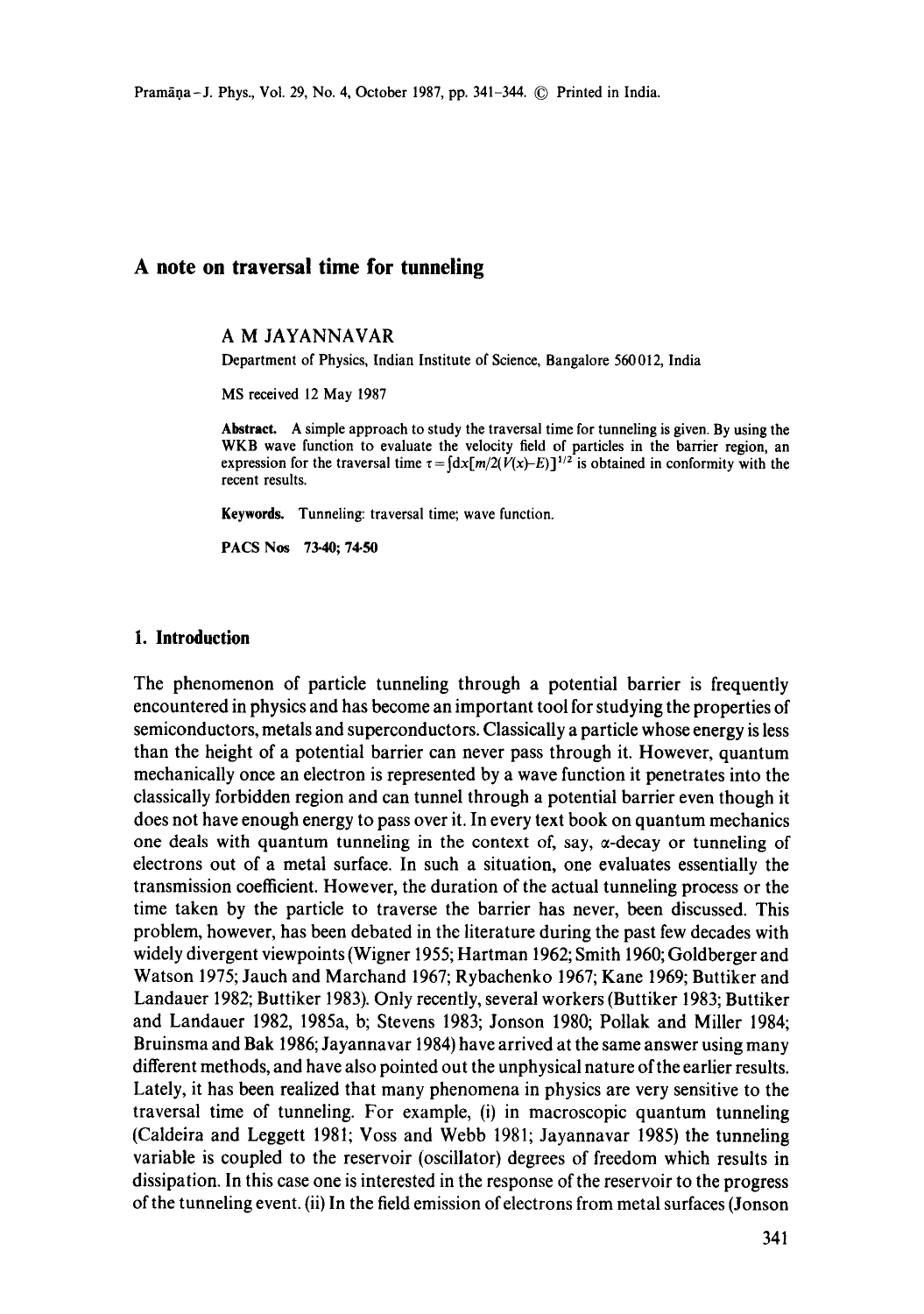1980; Schnupp 1968; Hartstein *et al* 1982; Haavig and Reifenberger 1982), the force exerted by the image charge on the tunneling particle depends on the speed of the tunneling process. Some other examples include resonant tunneling in solids (Ricco and Azbel 1984) and energy exchanges during the tunneling processes that occur in fusion and chemical reactions.

To determine the traversal time for tunneling, Buttiker and Landauer (1982) have considered the tunneling of a particle through a time modulated rectangular potential barrier  $V(x, t) = V_0(x) + V_1(x) \cos(\omega t)$ . Now if the period of modulation  $\omega^{-1}$  is large compared to the traversal time, then the particle sees an effective static potential barrier. If the period of modulation is small compared to the traversal time then the traversing particle experiences many cycles of oscillation of the potential. In this case, the particle tunnels through a time averaged potential  $V_0(x)$  and absorbs or emits the modulation quanta. By studying the cross-over between these two types of distinct behaviour they have obtained an expression for  $\tau$  which is  $\tau = \int_{x_1}^{x_2} [m/\hbar k(x)] dx$ , where  $x_1$ and  $x_2$  are the classical turning points and  $k(x) = \{2m[V_0(x) - \hat{E}]\}^{1/2}/\hbar$ . Buttiker (1983) also has arrived at a similar expression for  $\tau$  by studying the extent of Larmor precession that occurs during the transmission of a particle with spin through a rectangular barrier in the presence of a magnetic field (which is confined to the barrier region). For several other approaches see Jonson 1980; Stevens 1983; Pollak and Miller 1984; Bruinsma and Bak 1986.

## **2. Formulation of the problem**

In this note we will give a much simpler treatment of the problem as compared to earlier ones, starting from first principles. We deal here with tunneling of particles in the presence of just a static potential barrier. We will make use of the WKB wave function  $\psi(x)$  inside the barrier region. This wave function is a linear combination of exponentially growing and decaying wave functions which separately carry zero particle current, but which in combination, due to the complex coefficient, carry a net particle current given by  $j(x) = (\hbar/2mi)$   $[\psi^*(d\psi/dx) - \psi(d\psi^*/dx)]$ . The particle current density can be written as (Bohm 1951)  $j(x) = v(x)P(x)$ , where  $P(x) = \psi(x)\psi^*(x)$  is the particle density and  $v(x)$  is the total velocity field. We will first evaluate the velocity field inside the barrier region  $v(x) = [j(x)/P(x)]$ , and from this we obtain an expression for  $\tau$ which we find to be  $\tau = \int_{b}^{a} (m/2[V(x)-E]^{1/2})dx$ , where a and b are classical turning points.

Consider a barrier as shown in figure 1 the energy being such that the classical



 $\frac{1}{a}$  **Figure 1.** Schematic diagram of the potential barrier, a and b are turning points.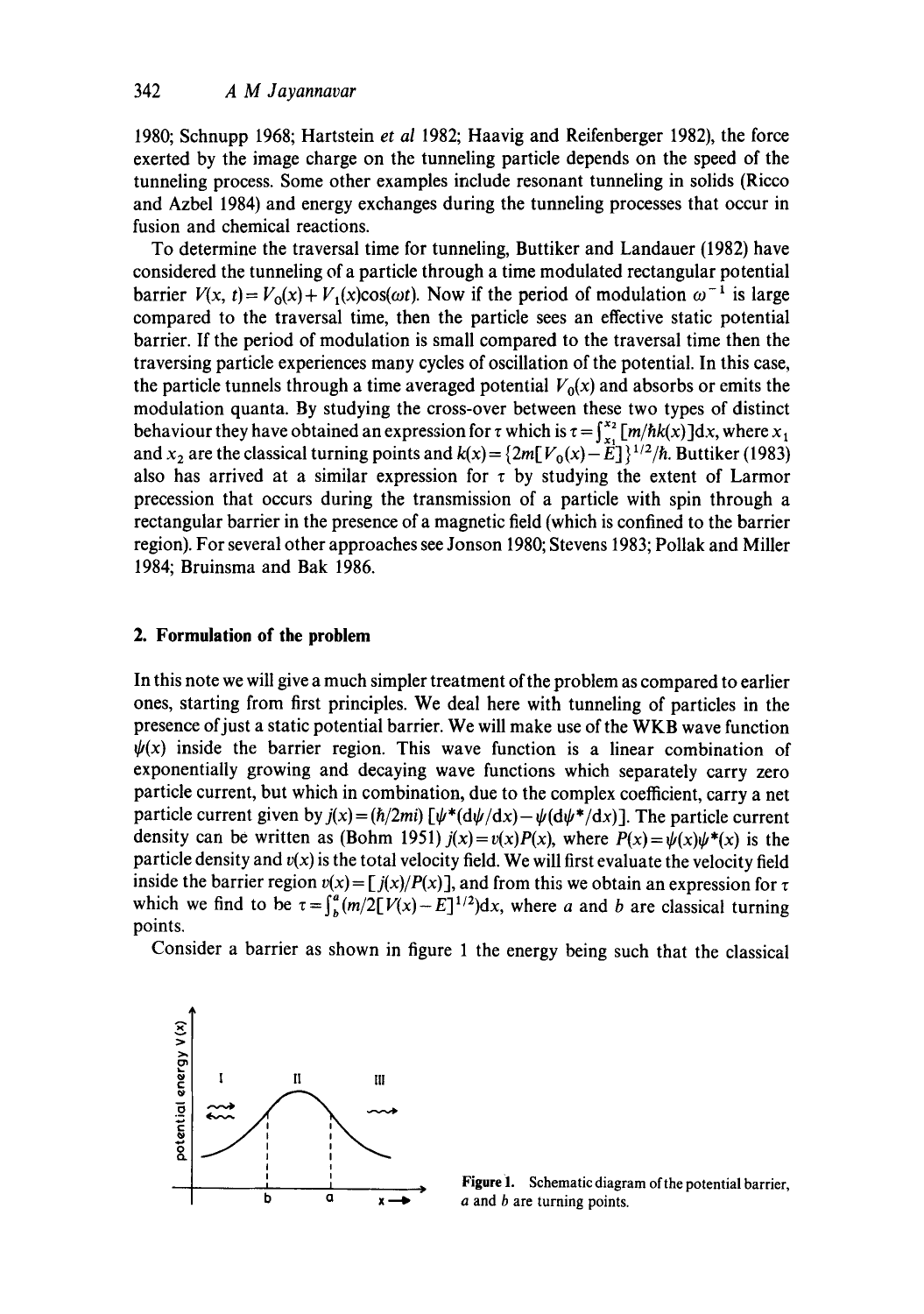turning points are at  $x = a$  and  $x = b$ . The particles are incident from the left (region I); some are reflected and some transmitted. To the right of region III, we have only a transmitted wave, whereas in the region I we have both transmitted and reflected waves. Applying the connection formula the WKB wave function in the barrier region is given by (Bohm 1951).

$$
\psi(x) = \frac{A}{(p(x))^{1/2}} \left[ \frac{1}{2} \exp\left(-\int_x^a \frac{p(x)}{\hbar} dx\right) - i \exp\left(\int_x^a \frac{p(x)}{\hbar} dx\right) \right],\tag{1}
$$

where  $p(x) = [2m(V(x) - E)]^{1/2}$  and A is a complex number. Given this wave function we evaluate directly the velocity field inside the barrier region and obtain

$$
v(x) = \frac{p(x)}{m} \left[ \frac{1}{4} \exp\left(-2 \int_x^a \frac{p(x)}{h} dx\right) + \exp\left(2 \int_x^a \frac{p(x)}{h} dx\right) \right].
$$
 (2)

The WKB approximation is valid slightly away from the turning points. If x is a point inside the barrier region then the WKB approximation amounts to  $\int p(x) dx/h \ge 1$ , so that the negative exponential may be neglected in  $(2)$  in comparison with the positive exponential (Bohm 1951). This gives

$$
v(x) = \frac{p(x)}{m} \exp\bigg(-2\int_{x}^{a} p(x) \frac{dx}{\hbar}\bigg). \tag{3}
$$

## **3. Discussion**

This is our final result for the total velocity field inside the barrier region. Note that this is a real quantity. Through a semiclassical interpretation of (3) we can obtain the desired result for the traversal time. We will restrict ourselves to the barrier region in the following discussion. The total velocity field at any point  $x$  can be written as the vector sum of both the right moving and the left moving particles. Initially particles are incident on the barrier from left and are moving towards right. In the barrier region, the right moving particles have a forward velocity  $[p(x)/m]$ . At the point x, the particles moving to right will experience the potential barrier extending from  $x$  to  $a$ . Consequently some of them will be reflected with the reflection coefficient  $R(x)$  (there are no multiple reflections). Hence the total velocity field at the point  $x$  is given by  $v(x) = [(p(x)/m) - R(x)(p(x)/m)] = T(x)(p(x)/m)$ , where  $T(x)$  is the transmission coefficient for the barrier which extends from  $x$  to  $a$ . Now the exponential term in (3) is nothing but the WKB expression for the transmission coefficient (Bohm 1951), if the barrier extends only from  $x$  to  $a$ . This naturally implies that if the particles are finally transmitted they would have travelled with forward velocity  $\lceil p(x)/m \rceil$ , with no multiple reflections within the barrier region. Hence the traversal time for tunneling is given by  $\tau=\int_{b}^{a}[m/p(x)]dx$ , the same expression as that obtained by several authors. There is another simple way of seeing that the forward velocity of particles is  $[p(x)/m]$ . Let us take the extreme quantum limit, i.e.  $h \rightarrow \infty$ , of (3); we then get  $v(x) = \int p(x)/m$ . In this limit, the particles impinging on the barrier are transmitted through it with unit probability. Therefore the total velocity field is nothing but the forward moving velocity, which is  $\lceil p(x)/m \rceil$ .